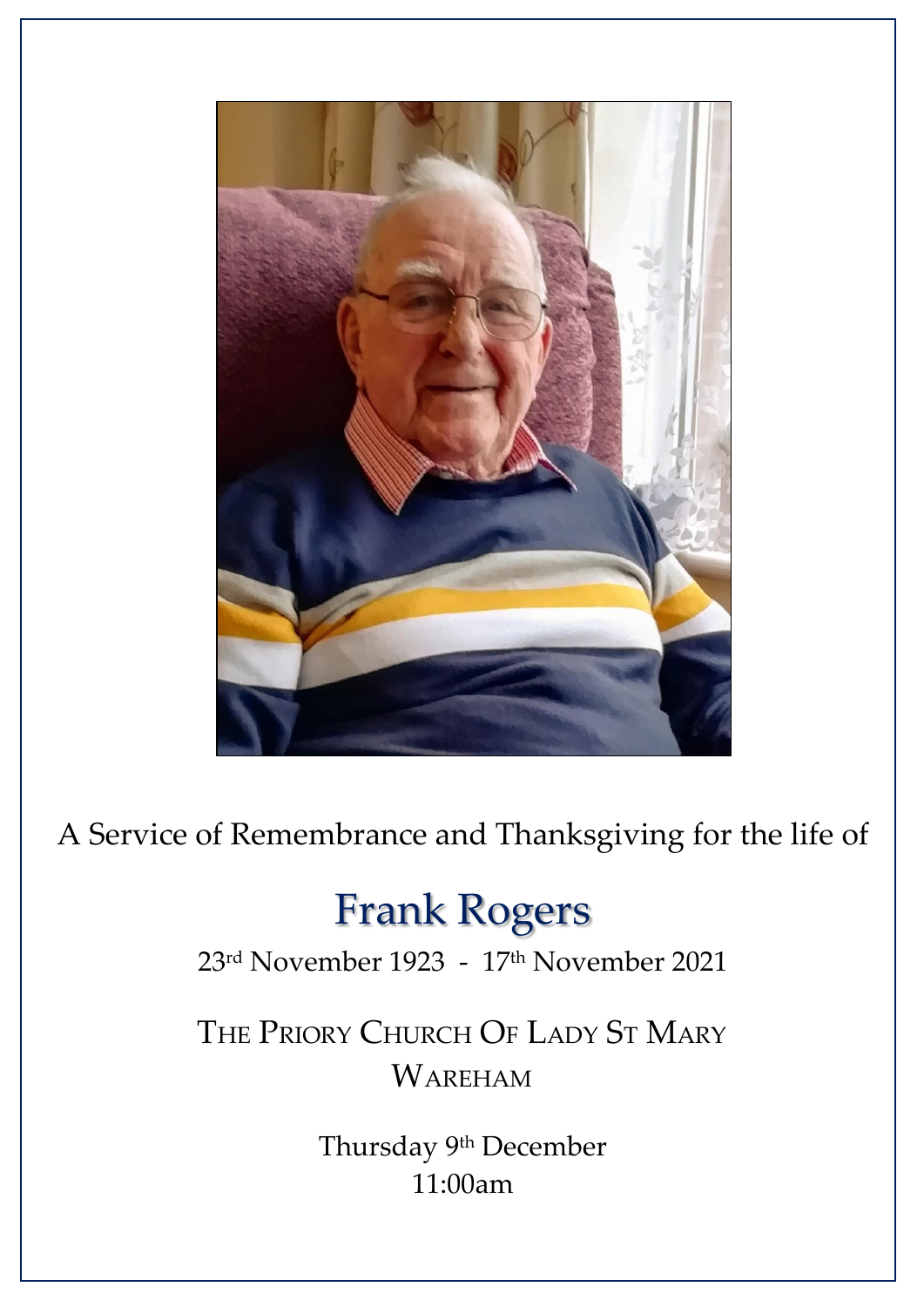### **Welcome & Opening Prayers**

Canon Simon Everett

#### **Hymn**

Immortal, invisible, God only wise, in light inaccessible hid from our eyes, most blessed, most glorious, the Ancient of Days almighty, victorious, thy great name we praise.

Unresting, unhasting, and silent as light, nor wanting, nor wasting, thou rulest in might: thy justice, like mountains high soaring above, thy clouds which are fountains of goodness and love.

To all, life thou givest, to both great and small; in all life thou livest, the true life of all; we blossom and flourish like leaves on the tree, and wither and perish, but naught changeth thee.

Great Father of glory, pure Father of light, Thine angels adore thee, all veiling their sight; All lord we would render: O help us to see 'Tis only the splendour of light hideth thee.

#### **Eulogy**

By David Rogers

#### **Bible Reading**

**Ecclesiastes** Chapter 3, verses 1-15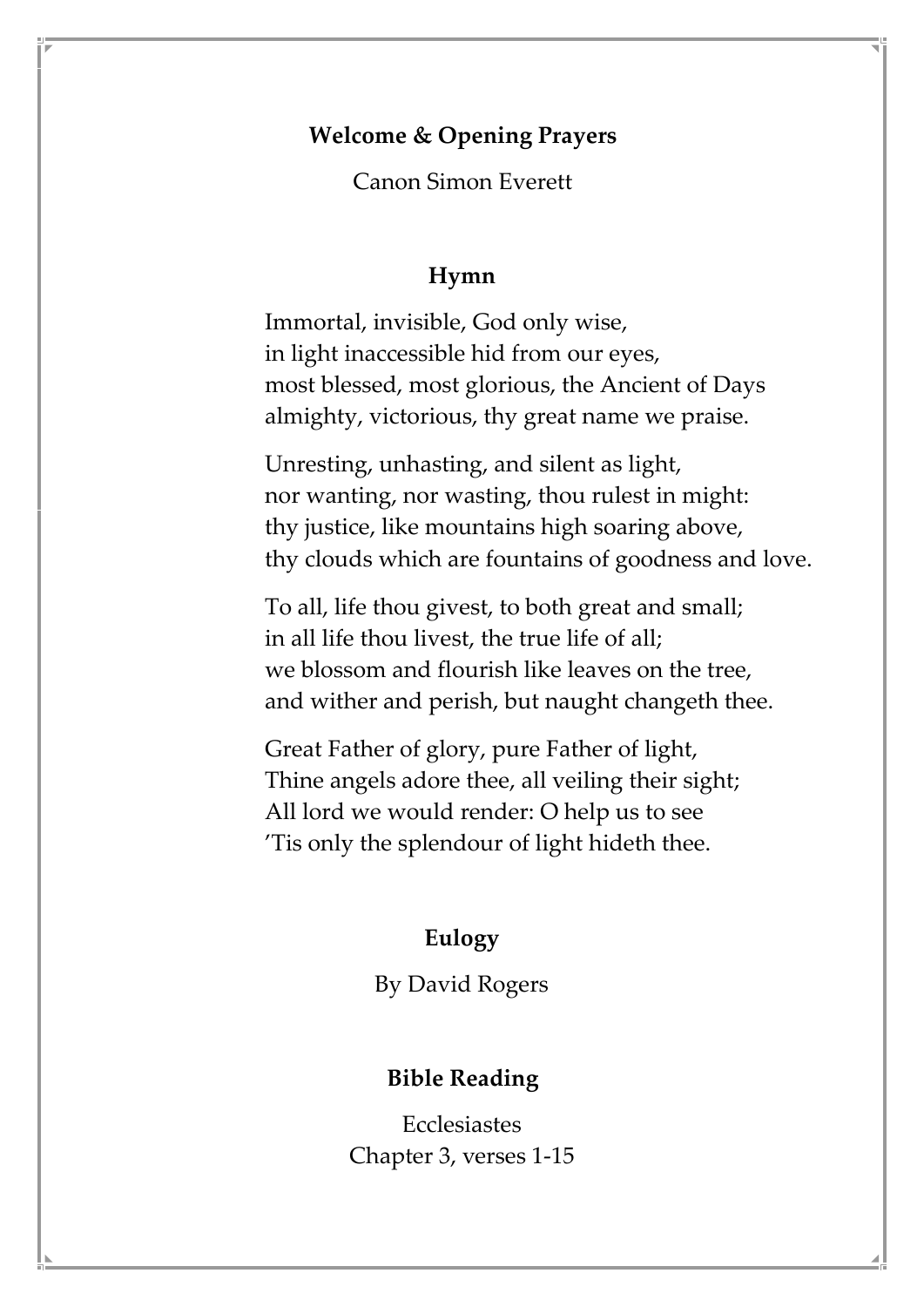## **Monologue**

The Battle of Hastings

#### **Prayers & The Lord's Prayer**

Our Father, who art in heaven, hallowed be thy name; thy kingdom come; thy will be done; on earth as it is in heaven. Give us this day our daily bread. And forgive us our trespasses, as we forgive those who trespass against us. And lead us not into temptation; but deliver us from evil. For thine is the kingdom, the power and the glory, for ever and ever. **Amen.**

#### **Hymn**

Lord of all hopefulness, Lord of all joy, Whose trust, ever childlike, no cares could destroy, Be there at our waking, and give us, we pray, Your bliss in our hearts, Lord, at the break of the day.

Lord of all eagerness, Lord of all faith, Whose strong hands were skilled at the plane and the lathe, Be there at our labours, and give us, we pray, Your strength in our hearts, Lord, at the noon of the day.

Lord of all kindliness, Lord of all grace, Your hands swift to welcome, your arms to embrace, Be there at our homing, and give us, we pray, Your love in our hearts, Lord, at the eve of the day.

Lord of all gentleness, Lord of all calm, Whose voice is contentment, whose presence is balm, Be there at our sleeping, and give us, we pray, Your peace in our hearts, Lord, at the end of the day.